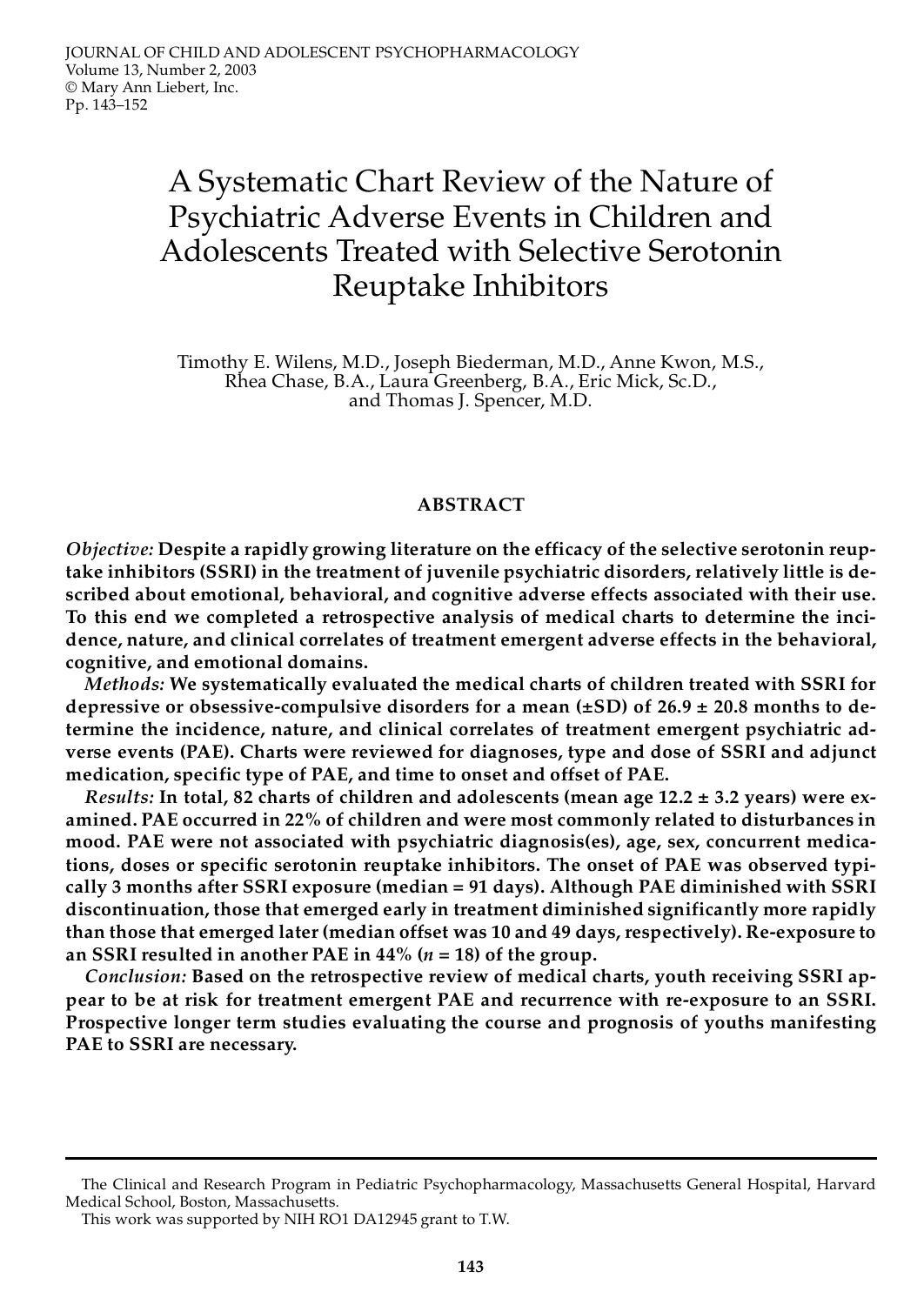### **INTRODUCTION**

WITH THE INCREASED use of psychotropic of medication for emotional and behavioral p disorders in youth, one of the most disturbing adverse outcomes is a worsening of emotional, cognitive, or behavioral symptoms (Ovsiew 1992; Wilens et al. 1998). These psychiatric adverse events (PAE) to medication can be significantly impairing, affecting both the child and family. Unfortunately, little is known about this phenomenon in children and adolescents.

The selective serotonin reuptake inhibitors (SSRI)—including fluoxetine, paroxetine, sertraline, fluvoxamine, and citalopram—are among the most commonly used psychotropics in children and adolescents. Large single- and multisite controlled studies of these agents have demonstrated their efficacy for depressive, anxiety, and obsessive-compulsive disorders (OCD) (Emslie et al. 1997, 2000; Geller et al. 2001; Keller et al. 2001; March et al. 1998; Riddle et al. 2001; Wagner 1998; Walkup et al. 2001). In these short-term studies, therapeutic dosing of SSRIs resulted in demonstrable efficacy with a low burden of adverse events. In contrast, naturalistic data indicate a high risk for PAEs (Biswas et al. 2001; Diaferia et al. 1994; Go et al. 1998; Masi et al. 2001; Riddle et al. 1991). Hence, given the limited understanding of the nature, associations, and time course of PAEs, more information is necessary. One manner to examine this issue with the inherent limitations of retrospective reporting is to examine the clinical charts of youth exposed to SSRIs over time to derive hypotheses about PAEs over time in this context.

The delineation of PAE with SSRI is of high clinical and scientific value. Such information would assist clinicians in identifying the nature and subgroup of youth at relatively higher risk for developing PAE. For example, are children with depression at higher risk than those with other disorders such as OCD to develop PAE? How long after exposure to an SSRI do PAE emerge, and what is the duration of the event? Are PAE more linked to a specific SSRI, and are they likely to recur when an individual is re-exposed to an SSRI? Scientifically, the development of PAE may signal an underlying condition or assist in better defining subtypes of children with a similar presentation of a disorder. For instance, data on depressed youth who manifest psychosis, pervasive agitation, irritability, and sleep difficulties in association with an antidepressant suggest that these children and adolescents may be prone to develop mania (Biederman et al. 2000; Geller et al. 1993).

To better understand the nature of PAE, we systematically evaluated the effects of exposure to SSRI with attention to PAE. We sought to delineate the prevalence, nature, and duration of PAE and to assess their association with clinical variables. Based on limited literature (Apter et al. 1994; Biederman et al. 2000; Cook et al. 2001; Geller et al. 1993; Riddle et al. 1991; Rosenberg et al. 1999; Tierney et al. 1995; Wilens et al. 1998), we hypothesized that PAE would be frequently identified in children and adolescents receiving SSRI.

## **METHODS**

The sample included all children consecutively referred to our Pediatric Psychopharmacology Clinic between 1993 and 2000. Each child had been evaluated with a structured diagnostic interview confirmed by direct clinical interview with the child and parent. This clinic sample was unselected, as children were referred for a pediatric psychopharmacology evaluation because of severe psychopathology—not for evaluation of any specific disorder. From this pool of subjects, we identified those who were exposed to an SSRI (citalopram, fluoxetine, fluvoxamine, paroxetine, or sertraline) during their visits to the clinic for the treatment of depression or OCD. We identified 82 such children and adolescents.

All children were evaluated at referral using the Kiddie Schedule for Affective Disorders and Schizophrenia for School Age Children, Epidemiological Version (Ambrosini 2000; Orvaschel 1985), for Diagnostic and Statistical Manual of Mental Disorders, third edition, revised (DSM-III-R) (American Psychiatric Association 1987) and DSM-IV (American Psychiatric Association 1994) criteria, administered to the mother by raters trained and supervised by the senior investigator. The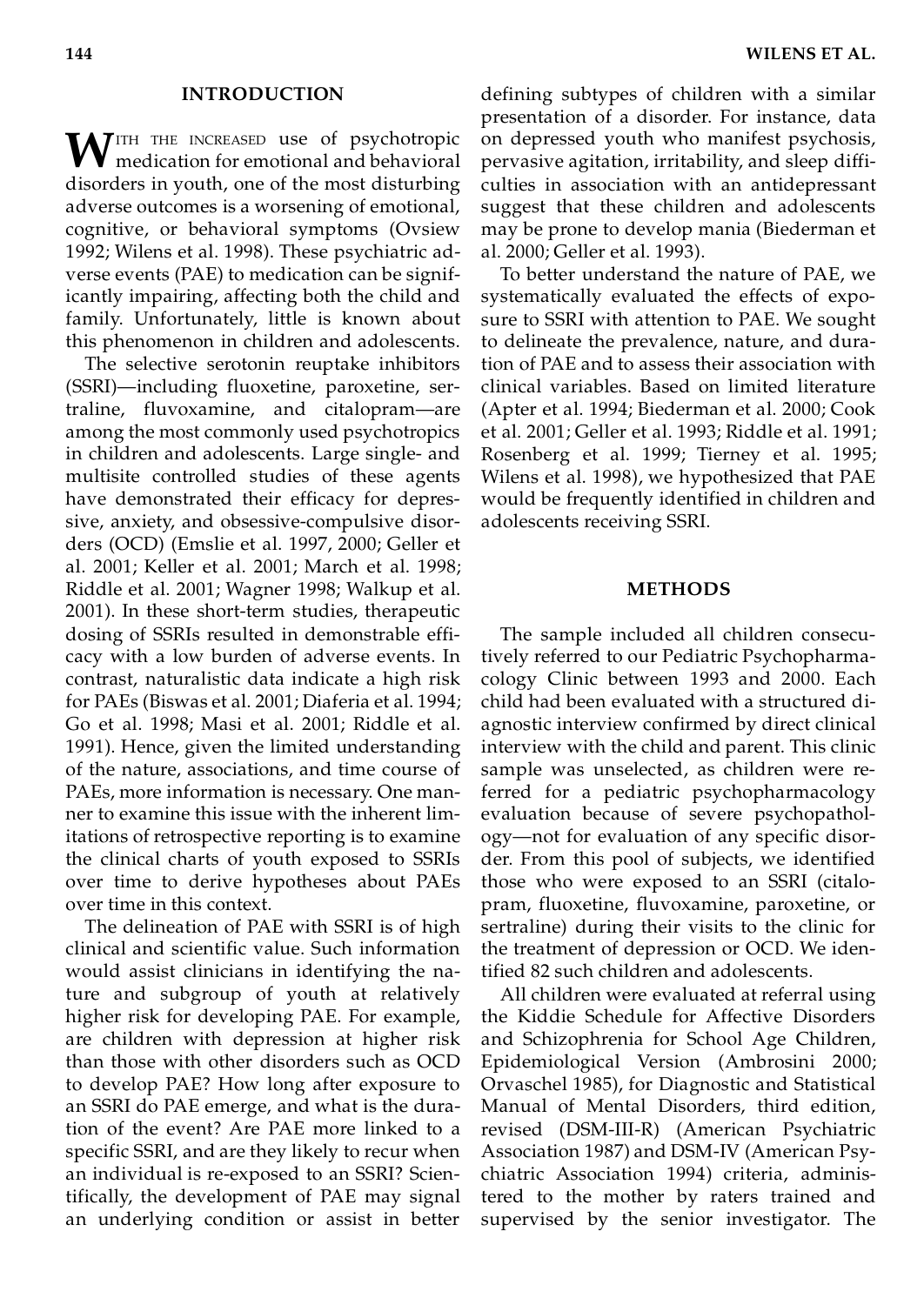raters were blind to the clinical diagnosis but knew that the child had been referred to a pediatric psychopharmacology clinic. A sign-off committee of experienced, board-certified child and adolescent psychiatrists chaired by the senior investigator reviewed all diagnoses. We evaluated our assessment procedures by computing kappa coefficients of agreement by having experienced, board certified child and adult psychiatrists diagnose subjects from audiotaped interviews made by the assessment staff in our research program. Based on 173 interviews, median kappa was 0.86, with key disorders attaining kappas higher than 0.82 (0.99 for attention deficit hyperactivity disorder, 0.93 for conduct disorder, 0.83 for major depression, and 0.94 for bipolar disorder).

A diagnosis was rated positive only if the committee's consensus was that criteria were met to a clinically meaningful degree. By "clinically meaningful" we mean that the data collected from the structured interview indicated that the diagnosis should be a clinical concern due to the nature of the symptoms, the associated impairment, and the coherence of the clinical picture.

## *Assessments of adverse events*

Using a team of trained and supervised research assistants who were independent from the care of these children, we evaluated the clinical charts of all 82 youths treated naturalistically with SSRI. We queried for clinical demographic data, adjunctive medication regimens with SSRI, and type and dose of SSRI. Individual results of the chart review were subsequently reviewed with a senior psychopharmacologist.

To evaluate the nature and associations of PAEs, we developed a list of potential PAEs within the cognitive, behavioral, and emotional domains (see Table 2). We developed a composite of the mood, behavioral, emotional, and PAE subcategories to delineate a group that experienced side effects consistent with the spectrum of psychiatric disturbance (PAE). We systematically examined all chart notes from clinic visits to determine if an adverse event had occurred, and if so, the nature and time course of the event. We also recorded the

occurrence of all treatment emergent PAEs. All adverse events were noted by spontaneous report to the clinician as recorded in the medical chart. We coded an adverse event based on review of the clinical notes in which clear evidence of the event being related adversely to the treatment was available.

Because patients were treated clinically and naturalistically, the intervisit interval and the number of visits varied. This sample of children was treated by six clinicians—all of whom were trained and supervised by a senior psychopharmacologist (J.B.).

After reviewing each clinical note, the review team discussed the most appropriate categorization to be given for that patient, for that visit, based on the recorded information. Although demographic information was collected during the initial visit, information on pharmacotherapy and adverse events were recorded at each visit. The remission from the PAE was determined by both the absence of the continuation of the spontaneous reporting of the specific PAE as well as evidence of improvement in the PAE reflected in the clinical notes. Because clinicians used a wide spectrum of medications, they were grouped by class as follows: (1) SSRIs (citalopram, fluoxetine, fluvoxamine, paroxetine, and sertraline), (2) mood-stabilizing agents (lithium, carbamazepine, and valproic acid), (3) tricyclic antidepressants and atypical antidepressants (bupropion, venlafaxine, and nefazodone), (4) stimulants (methylphenidate, amphetamine, and pemoline), and (5) antipsychotics (typical and atypicals).

For patients who manifested a PAE, we also examined the time course of the PAE. The time to onset of a PAE was determined by comparing the report of the adverse event relative to the exposure to the SSRI. Offset of the PAE was determined by comparing the remission from the PAE relative to the onset of the PAE.

### *Statistical analysis*

To evaluate graphically and statistically the onset and offset data of PAEs and their relation to SSRI administration, we used Kaplan-Meier curves. The Kaplan-Meier product-limit method was used to estimate survival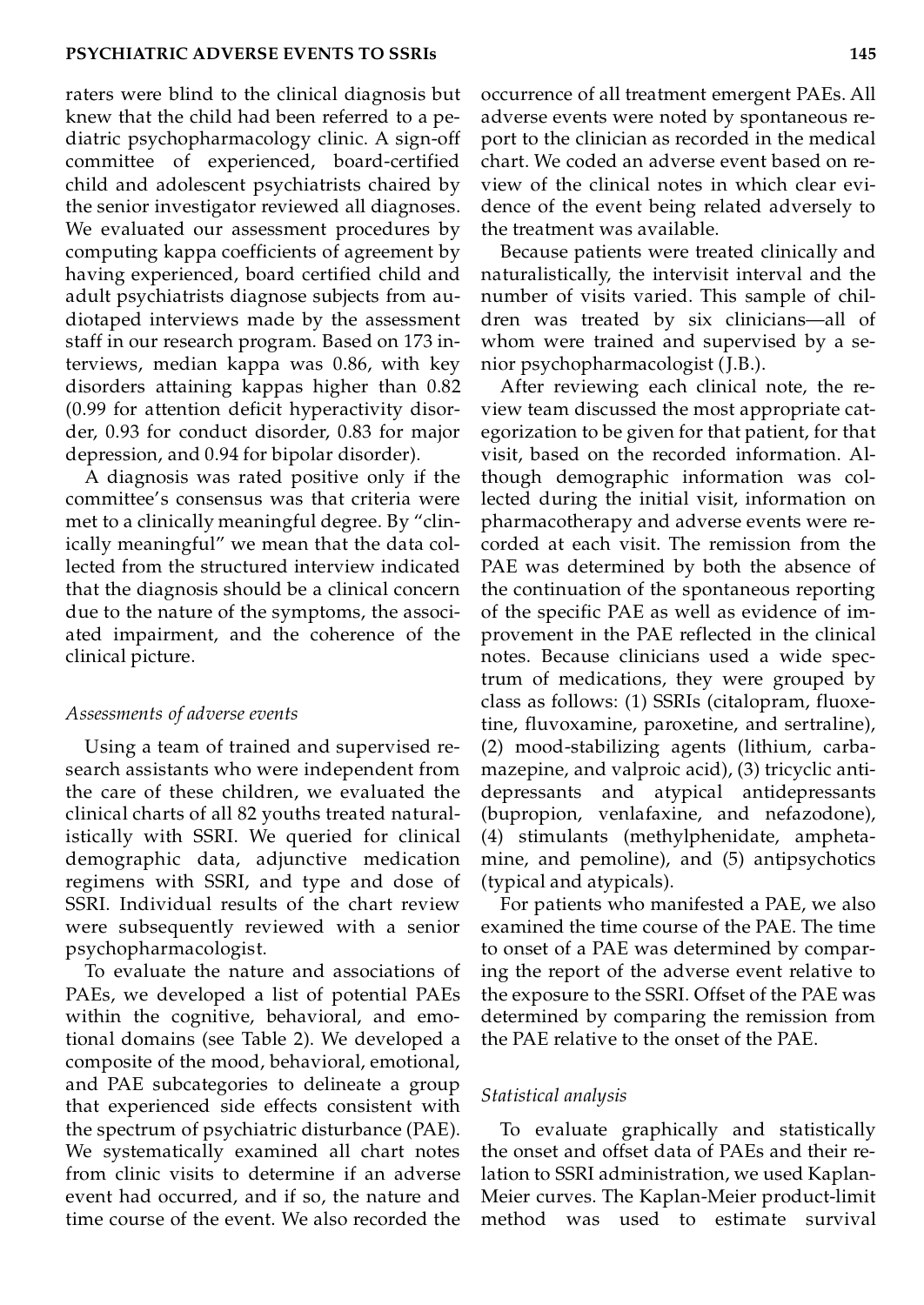curves—to graphically represent separately the (1) onset of PAEs after SSRIs and (2) the offset of PAEs after the discontinuation of an SSRI. To eliminate outliers (patients who had extreme times to onset or offset of their PAEs with SSRIs) we used boxplots, which examine datapoint outliers; values greater than 2 SD from the mean were dropped. To determine statistical significance between Kaplan-Meier survival curves, we applied the log-rank test. To determine the significance of potential risk factors for the occurrence of PAEs, the Cox proportional hazards regression model was used. The statistical significance of each covariate in these regression models was determined by Wald's test, and significance was set at  $p < 0.05$ . Analyses were performed with STATA, version 7.0 (Stata Corporation, College Station, TX). Data are expressed as mean  $\pm$  SD unless otherwise reported.

## **RESULTS**

Eighty-two subjects cared for by six child psychiatrists met our criterion of having received an SSRI during their visits to the clinic (Table 1). Children's ages ranged from 3 to 18 years (mean age was 12 years). A preponderance of the sample was male. The mean follow-up spanned over 2 years  $(26.9 \pm 20.8)$ months; range 0.2–72 months); patients were seen a mean of  $12.3 \pm 9.8$  study visits (range 2–51 study visits).

Patients were being treated with an SSRI for depressive (major depression, dysthymia, or mood disorder not otherwise specified) and/ or OCD (Table 2). The sample was highly comorbid, with attention deficit hyperactivity disorder ( $n = 62, 76\%$ ) and oppositional defiant disorder ( $n = 26$ , 32%) most frequently cooccurring. Sertraline, paroxetine, and fluoxetine were the most commonly used SSRIs. Concomitant medications with SSRIs included stimulants ( $n = 48, 59\%$ ), antipsychotics ( $n =$ 18, 22%), antihypertensives (*n* = 25, 30%), mood stabilizers ( $n = 27, 33\%$ ), and anxiolytics  $(n = 11, 13\%)$ .

SSRI treatment emergent adverse events are reported in Table 2. Overall,  $74\%$  ( $n = 61$ ) of children and adolescents experienced an adverse event to an SSRI over the course of their therapy. Combining adverse events in the behavioral, emotional, and psychosis domains, 18 (22%) subjects in our sample had experienced at least one SSRI treatment emergent PAE. Disturbances in mood were the most common PAE reported.

We failed to find any associations with age groups (child, adolescent: hazard ratio [HR] = 0.4, 95% confidence interval [CI] =  $0.1-1.7$ ,  $p =$ 0.2) or sex (HR =  $2.8$ ,  $95\%$  CI = 0.7–10.6,  $p = 0.1$ ) and the development of a PAE. We further evaluated the associations of the current diagnosis of depression or OCD and did not find any significant relation with the development of a PAE (major depression:  $HR = 1.1$ , 95% CI = 0.3–4.2,  $p = 0.9$ ; OCD: HR = 0.6, 95% CI = 0.1–4.6,  $p = 0.6$ ). Nonsignificant associations for the development of PAEs were also found for bipolar disorder (HR =  $0.2$ ,  $95\%$  CI = 0.02–1.4,  $p = 0.10$ ), disruptive behavior disorders (HR = 0.93, 95% CI = 0.3–3.2, *p* = 0.9), anxiety disorders (HR = 0.9, 95% CI = 0.2–3.4, *p* = 0.9), and other psychiatric disorders  $(HR = 2.4,$ 95% CI =  $0.5$ –12.7,  $p = 0.3$ ).

There was no effect of the presence of concurrent medication or medication class and the development or course of PAEs (stimulants: HR = 2.9, 95% CI = 0.6–13.3, *p* = 0.2; mood stabilizers: HR =  $0.2$ ,  $95\%$  CI =  $0.02-1.4$ ,  $p = 0.1$ ). Similarly, there was no association between type of SSRI and the development of a PAE (Fisher's exact test,  $p = 0.9$ ).

The time course for the development and resolution of a PAE after exposure to an SSRI is shown in Fig. 1. In the 18 children and adolescents in whom PAEs developed, all had their SSRI discontinued. PAEs did not onset immediately after exposure to an SSRI. The median time to onset (i.e., half of cases of PAEs) was 91 days. One quarter of the sample had the onset of their PAE within 35 days of treatment. PAEs appeared to remit rapidly with discontinuation of the SSRI (Fig. 1B). Half of the PAEs were resolved within 28 days, and three quarters of PAEs had resolved by 49 days (Fig. 2).

We then examined the relation between time to offset and time to onset. Patients with a relatively more rapid time to onset (less than median) had a more rapid resolution of their PAEs (Fig. 3). In contrast, patients with de-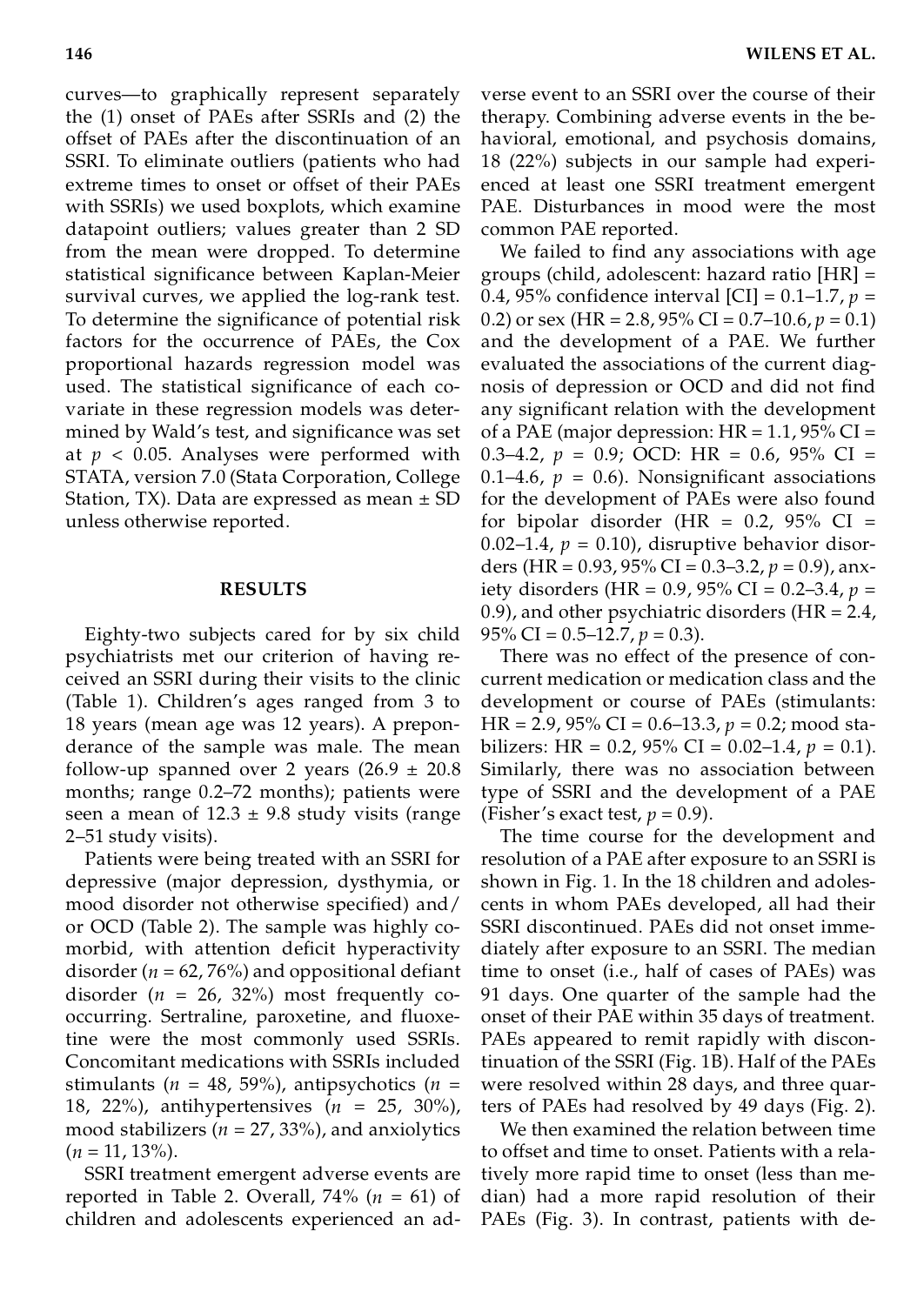#### **PSYCHIATRIC ADVERSE EVENTS TO SSRIs 147**

| Characteristics                          | $Mean \pm SD$    | $n(\%)$ |
|------------------------------------------|------------------|---------|
| Age (years)                              |                  |         |
| <b>Baseline</b>                          | $12.2 \pm 3.2$   |         |
| Follow-up                                | $14.3 \pm 3.4$   |         |
| Mean follow-up visits $(n)$              | $12.3 \pm 9.8$   |         |
| Duration of follow-up (months)           | $26.9 \pm 20.8$  |         |
| Sex (male)                               |                  | 50(61)  |
| Psychiatric disorders <sup>a</sup>       |                  |         |
| Mood disorders                           |                  |         |
| Major depressive disorder                |                  | 62(76)  |
| Dysthymia                                |                  | 10(12)  |
| Bipolar disorder                         |                  | 19(23)  |
| Mood disorder NOS                        |                  | 20(24)  |
| Disruptive behavior disorders            |                  |         |
| Attention deficit hyperactivity disorder |                  | 68 (83) |
| Oppositional defiant disorder            |                  | 26 (32) |
| Conduct disorder                         |                  | 8(10)   |
| Anxiety disorders                        |                  |         |
| Multiple anxiety disorders $(\geq 2)$    |                  | 11(13)  |
| Obsessive-compulsive disorder            |                  | 17(21)  |
| Separation anxiety disorder              |                  | 9(11)   |
| Overanxious disorder                     |                  | 9(11)   |
| Panic disorder                           |                  | 8(10)   |
| Generalized anxiety disorder             |                  | 6(7)    |
| Anxiety disorder NOS                     |                  | 13(16)  |
| Pervasive developmental disorder         |                  | 6(7)    |
| Other disorders                          |                  | 4(5)    |
| Psychosis                                |                  |         |
| Learning disorders                       |                  | 6(7)    |
| Tourette's disorder                      |                  | 4(5)    |
| Posttraumatic stress disorder            |                  | 4(5)    |
| Encopresis                               |                  | 4(5)    |
| Enuresis                                 |                  | 4(5)    |
| SSRI medications <sup>a,b</sup>          |                  |         |
| Sertraline                               | $108.8 \pm 67.4$ | 56 (68) |
| Paroxetine                               | $19.3 \pm 11.5$  | 27(33)  |
| Fluoxetine                               | $32.8 \pm 15.0$  | 18(22)  |
| Fluvoxamine                              | $83.6 \pm 23.4$  | 6(7)    |
| Citalopram                               | $23.3 \pm 22.4$  | 3(4)    |
| Concomitant medications <sup>a</sup>     |                  |         |
| Other antidepressants                    |                  |         |
| Tricyclics                               |                  | 23 (28) |
| Bupropion                                |                  | 8(10)   |
| Other non-SSRI antidepressants           |                  | 19(23)  |
| Stimulants                               |                  | 48 (59) |
| Methylphenidate                          |                  | 35(43)  |
| Amphetamines                             |                  | 21(27)  |
| Mood stabilizers                         |                  | 27(33)  |
| Antihypertensives                        |                  | 25(30)  |
| Antipsychotics                           |                  | 18(22)  |
| Anxiolytics                              |                  | 11(13)  |

**TABLE 1. CLINICAL CHARACTERISTICS AND DEMOGRAPHICS OF THE SAMPLE (***N* **= 82)**

NOS = not otherwise specified; SSRI = selective serotonin reuptake inhibitor.

aNot mutually exclusive; refer to lifetime rates of psychopathology at intake and during the course of the study period.

<sup>b</sup>Data in the "mean  $\pm$  SD" column show daily dose (in mg); data in the "*n* (%)" column show the number of subjects on a particular medication.

layed onset (greater than median) had significantly longer offset (median = 49 days). By log rank test,  $\chi^2(1) = 8.74$ ,  $p = 0.003$ .

We further examined the risk of developing subsequent PAEs to another SSRI exposure. Of the 18 patients who experienced a PAE on an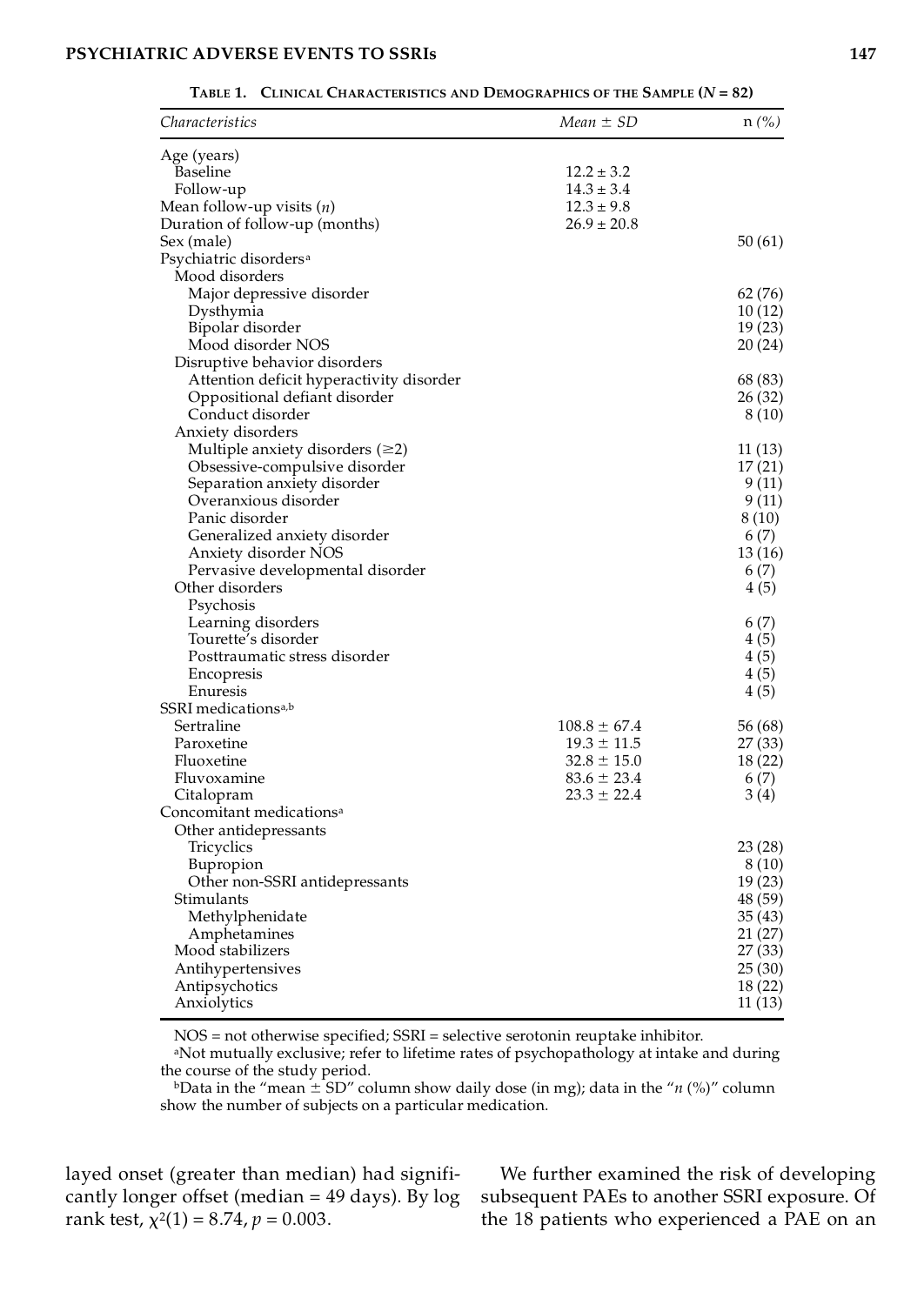| Nature of adverse event | n (%) <sup>a</sup> | Nature of adverse event | n (%) <sup>a</sup> |
|-------------------------|--------------------|-------------------------|--------------------|
| Any mood                | 17(21)             | Any Sleep (con't)       |                    |
| Irritable               | 12(15)             | Other                   | 2(2)               |
| Anxiety                 | 8(10)              | Nightmares              | $\mathbf{0}$       |
| Depressed               | 7(9)               | Any gastrointestinal    | 24 (29)            |
| Manic                   | 5(6)               | Dececreased appettite   | 9(11)              |
| Angry                   | 1(1)               | Nausea                  | 7(9)               |
| Other                   | 1(1)               | Weight gain             | 7(9)               |
| Dysphoric               | 0                  | Thirsty                 | 3(4)               |
| Labile                  | $\theta$           | Increased appetite      | 3(4)               |
| Obsessions              | $\theta$           | Diarrhea                | 2(2)               |
| Compulsions             | $\theta$           | Constipation            | 2(2)               |
| Any behavior            | 4(5)               | Weight loss             | 1(1)               |
| Other                   | 3(4)               | Other                   | 1(1)               |
| Aggressive              | 1(1)               | Encopresis              | $\mathbf{0}$       |
| Impulsive               | $\theta$           | Any physical            | 16(20)             |
| Withdrawn               | 0                  | Headache                | 8(10)              |
| Oppositional            | $\theta$           | Other                   | 6(7)               |
| Any psychotic           | 8(10)              | Stomach ache            | 4(5)               |
| Other                   | 1(1)               | Dizzy                   | 2(2)               |
| Auditory hallucinations | $\theta$           | Sweating                | 0                  |
| Visual hallucinations   | 0                  | Rash                    | $\theta$           |
| Delusions               | 0                  | Chest pain              | 0                  |
| Paranoia                | $\theta$           | Cramps                  | $\boldsymbol{0}$   |
| Any cognitive (blunted) | $\theta$           | Palpitations            | $\boldsymbol{0}$   |
| Any extrapyramidal      | 2(2)               | Any cardiovascular      | $\mathbf{0}$       |
| Tremors                 | 1(1)               | Any miscellaneous       | 7(9)               |
| Other                   | 1(1)               | <b>Tics</b>             | 4(5)               |
| Drooling                | $\theta$           | Enuresis                | 2(2)               |
| Slurred speech          | $\theta$           | Other                   | 1(1)               |
| Any sleep               | 29(35)             | Picking                 | $\theta$           |
| Drowsy                  | 19(23)             | Any PAE                 | 18(22)             |
| Insomnia                | 14 (17)            | Any adverse event       | 61 (74)            |

**TABLE 2. ADVERSE EVENTS IN CHILDREN AND ADOLESCENTS TREATED WITH SSRIS (N = 82)**

PAE = psychiatric adverse event (includes mood, behavioral, and psychotic domains); SSRI = selective serotonin reuptake inhibitor.

aFrequency counts were tabulated if a patient ever experienced an adverse effect related to an SSRI.



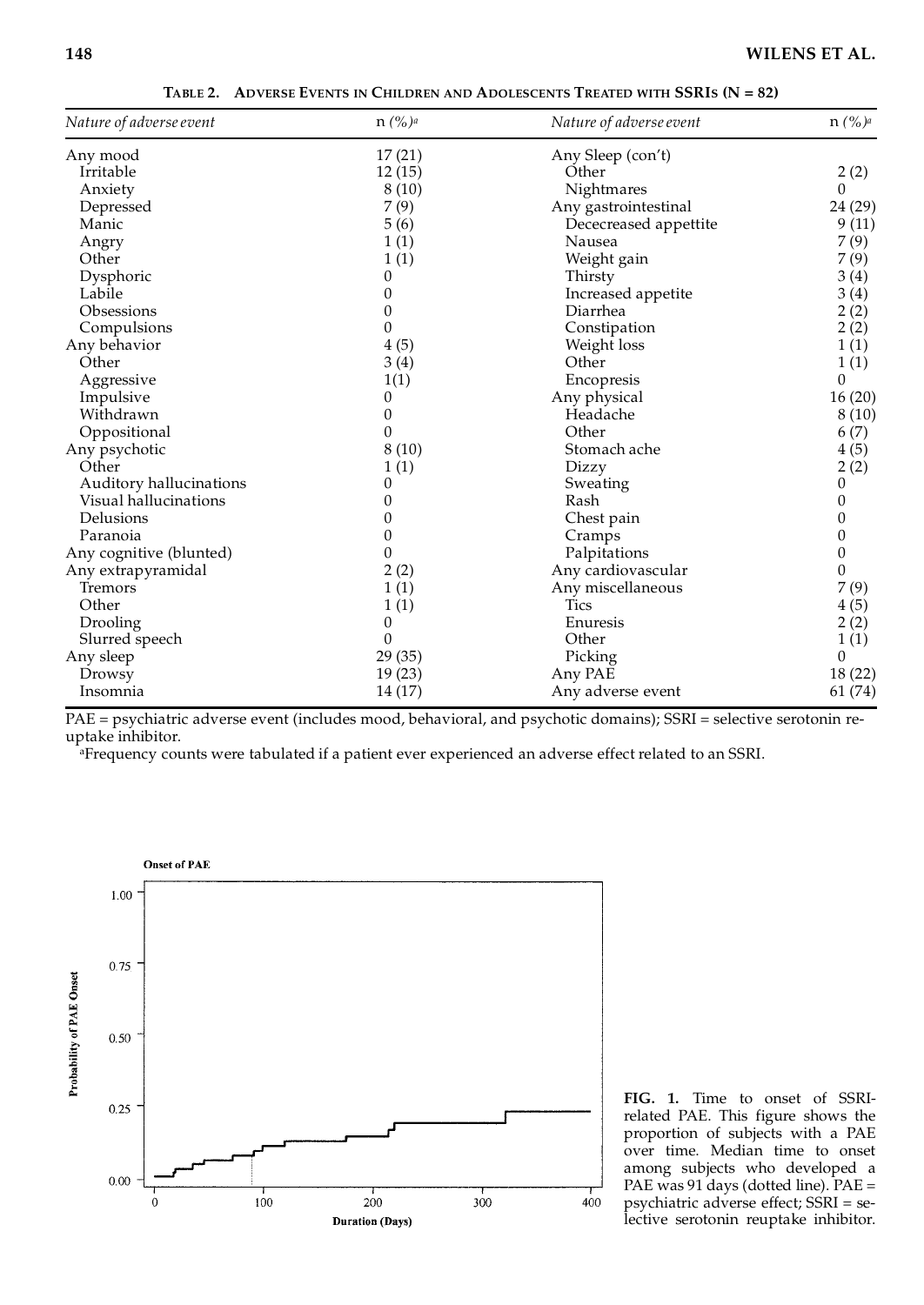

SSRI, 8 (44%) subsequently developed another SSRI-induced PAE on re-exposure to an SSRI.

### **DISCUSSION**

The results of this retrospective review of PAEs are limited by the retrospective nature and limited data available in the medical chart. The chart review data suggest that treatment emergent PAE is not uncommon, as it was observed in 22% of youth exposed to an SSRI. SSRI-related PAEs typically occurred 3 months



into treatment. In contrast, PAEs remitted rapidly with discontinuation of an SSRI, particularly if it began soon after SSRI exposure. Children with a treatment emergent PAE commonly manifest another PAE with re-exposure to an SSRI. Contrary to our hypothesis, PAEs were not associated with the primary psychiatric disorder being treated (depression or OCD) or with additional psychiatric comorbidity.

Our finding that 22% of children and adolescents of both sexes manifest a PAE with SSRI treatment is reminiscent of findings from short-term clinical trials. For example, sertra-



**FIG. 3.** Time to offset of SSRIrelated PAE by time to onset. Subjects were stratified by their PAE onset time: Early onset denotes subjects with time to onset of PAE less than the median of 91 days (see Fig. 1); delayed onset refers to subjects with PAE onset times greater than the median. Median offset times were 10 and 49 days, respectively, for the early onset and delayed onset groups (dotted lines). PAE = psychiatric adverse effect; SSRI = selective serotonin reuptake inhibitor.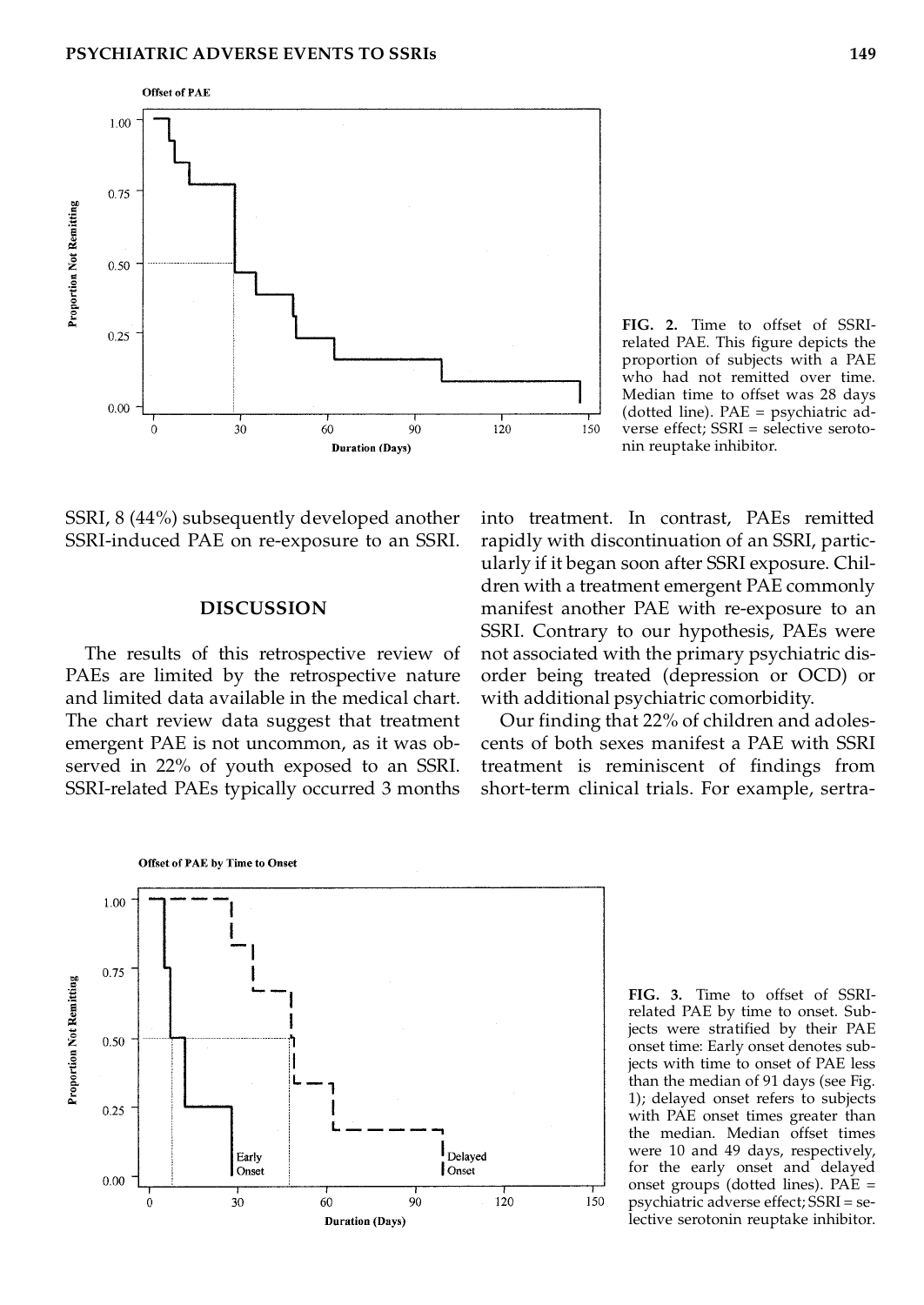line has been reported to result in behavioral adverse events in 21% of children being treated for major depressive disorder (Tierney et al. 1995). Likewise, Riddle and colleagues reported that 50% of children treated with 20–40 mg of fluoxetine for OCD or depressive symptoms manifest a "behavioral side effect" and that these adverse effects resolve rapidly with SSRI discontinuation (Riddle et al. 1991). In reports of larger controlled trials, PAEs were reported in 17% (Keller et al. 2001) to 37% (March et al. 1998) of children receiving an SSRI. It is of interest that our rate of PAEs in this unselected, naturalistic sample of highly comorbid youths mirrors that reported in carefully screened youths entering clinical trials of SSRIs for OCD as well as depressive and anxiety disorders (Emslie et al. 1997; March et al. 1998; Riddle et al. 2001; Walkup et al. 2001).

Youths with SSRI-associated PAEs appear to manifest symptoms equally in all of the behavioral, emotional, and cognitive domains. This distribution of PAEs appears to be consistent with the literature in which activation (Tierney et al. 1995), agitation (March et al. 1998), and sleep disturbance (March et al. 1998; Riddle et al. 1991; Walkup et al. 2001) have been observed. For example, placebo-controlled data from Walkup et al. (2001) showed increased motor activity to be significantly greater in the fluvoxamine-treated group, and March et al. (1998) reported significantly higher rates of insomnia ( $p < 0.001$ ) and agitation ( $p = 0.005$ ) in sertraline-treated patients. A comparison of fluvoxamine versus placebo (Riddle et al. 2001) revealed a trend toward greater agitation  $(p =$ 0.06) and a significantly higher rate of insomnia (*p* = 0.004) among treated patients. Our data combined with the literature suggest that sleep disturbance and agitation are among the most common PAEs associated with SSRIs. Behavioral activation, although less common than other PAEs, tends to be a more serious PAE, often necessitating discontinuation from clinical trials (Emslie et al. 1997; Tierney et al. 1995).

It has been suggested that children with prior or ongoing emotional or behavioral difficulties may be particularly prone to manifest PAEs (Rende 1993). Although we found that 22% of our sample receiving SSRIs had PAEs, further analyses of the data do not support a differential risk for PAEs in youth versus those without comorbid disruptive disorders or labile mood.

In discussing the onset and offset of PAEs, an important methodological issue arises: Our data may have been confounded by the variability in the time at which the actual event occurred. In other words, practitioner reporting in the chart reflects PAEs that emerged anytime prior to the office visit at which the PAE data were recorded. We found that PAEs were slow to onset after SSRI initiation. In fact, half of our children developed SSRI-related PAEs 3 months into treatment. Our data are consistent with Tierney et al.'s (1995), who reported a minority of PAEs initially but the development of activation and other PAEs months after sertraline initiation. Although our data appear to differ with observations by others who observed that the onset of PAEs occurred soon after exposure to an SSRI (Keller et al. 2001; Riddle et al. 1991), we found that in the group of youths who developed a PAE relatively rapidly (median less than 3 months), the bulk of PAEs emerged within the first 3 weeks of treatment (Fig. 1). Clearly a better understanding of the onset of PAEs relative to SSRI administration is necessary. Until such data are available, our results coupled with the literature suggest that children receiving SSRIs should be monitored for the onset of PAEs within the first few months after exposure.

We observed a more rapid offset of PAEs with discontinuation of the SSRI similar to that reported by others (Riddle et al. 1991; Tierney et al. 1995). The complete and rapid remission of the PAEs upon SSRI discontinuation further supports the notion that the PAEs were probably related to the SSRI. Our additional finding that PAE remission was related to onset is noteworthy. In youths with a relatively shorter onset to SSRI-related PAEs, a more rapid recovery from the PAEs was observed, generally within 1 month. In contrast, children with a delayed onset of a PAE had a more belated remission from the adverse event. Further studies evaluating the children with early versus delayed onset SSRI-related PAEs as predictors of later psychopathologic states are necessary.

The results from the current study need to be tempered against their methodological lim-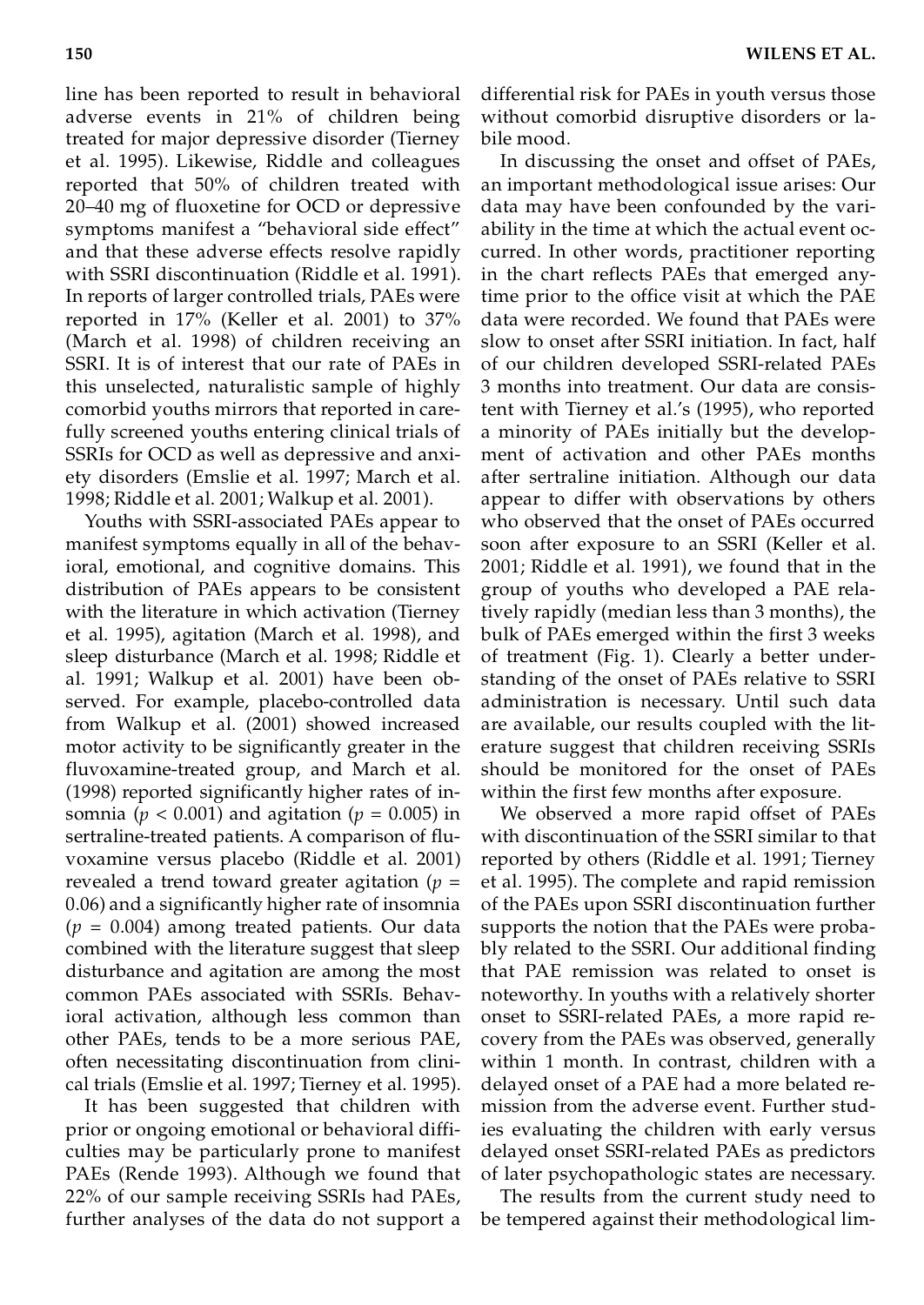#### **PSYCHIATRIC ADVERSE EVENTS TO SSRIs 151**

itations. Our sample size was relatively small, limiting the statistical power. In our review, we only evaluated patients with SSRI exposure; hence, it is unclear if PAEs were related to an SSRI, any medication, or the natural course of the disorder. Moreover, we did not have "baseline" rates of PAEs with which to compare our final results. Similarly, we do not have a placebo comparator with which to derive the incidence of "true" PAEs. The review was done openly and hence may have introduced bias in the study. Variability in the reporting of PAEs may have existed among the six child psychiatrists caring for the children and adolescents included in the chart review. Because no instruments were available to review charts retrospectively for PAEs, we developed a list of potential PAEs and physical adverse events that remains to be validated.

By the nature of chart review methodology, which is limited to documentation in the clinical notes, we may have underestimated the outcome. For example, spontaneous reporting of adverse events in general is likely to underestimate their occurrence. Furthermore, some patients may have experienced PAEs but chose not to return to the clinic. PAEs (e.g., mood disturbance) that were ascribed to SSRIs may have occurred independently of the exposure to an SSRI. The time course of a PAE was an estimate based on reports derived from the next clinic visit and may not accurately reflect the actual day of the onset and offset. Because many of our children and adolescents were receiving combined pharmacotherapy, PAEs that were ascribed to SSRIs may in fact be more reflective of the adjunct medication or combination of medications (including SSRI). Of interest, analyses of our data by presence or absence of additional medications had no effect on our outcomes.

Despite these limitations, PAEs in children receiving SSRIs are relatively common, appear largely idiosyncratic, and remit with SSRI discontinuation. Prompt attention to the symptoms will help disentangle the nature of the reaction. Discussion with families about PAEs as potential adverse events when using SSRIs in youths appears warranted and may enhance recognition and dampen the deleterious impact of this idiosyncratic reaction. Further placebo-controlled, longer term, prospective studies using PAE checklists establishing the "true" incidence and correlates of PAEs are necessary. Further prospective investigation into the longitudinal correlates of children and adolescents with iatrogenically induced PAEs is warranted.

## **REFERENCES**

- Ambrosini PJ: Historical development and present status of the schedule for affective disorders and schizophrenia for school-age children (K-SADS). J Am Acad Child Adolesc Psychiatry 39:49–58, 2000.
- American Psychiatric Association: Diagnostic and Statistical Manual of Mental Disorders, 3rd ed., rev. (DSM-III-R). Washington (DC), American Psychiatric Association, 1987.
- American Psychiatric Association: Diagnostic and Statistical Manual of Mental Disorders, 4th ed. (DSM-IV). Washington (DC), American Psychiatric Association, 1994.
- Apter A, Ratzoni G, King RA, Weizman A, Iancu I, Binder M, Riddle M: Fluvoxamine open-label treatment of adolescent inpatients with obsessivecompulsive disorder or depression. J Am Acad Child Adolesc Psychiatry 33:342–348, 1994.
- Biederman J, Mick E, Spencer TJ, Wilens TE, Faraone SV: Therapeutic dilemmas in the pharmacotherapy of bipolar depression in the young. J Child Adolesc Psychopharmacol 10: 185–192, 2000.
- Biswas AB, Bhaumik S, Branford D: Treatmentemergent behavioral side effects with selective serotonin re-uptake in adults with learning disabilities. Hum Psychopharmacol 16:133–137, 2001.
- Cook EH, Wagner KD, March JS, Biederman J, Landau P, Wolkow R, Messig M: Long-term sertraline treatment of children and adolescents with obsessive-compulsive disorder. J Am Acad Child Adolesc Psychiatry 40:1175–1181, 2001.
- Diaferia G, Mundo E, Bianchi Y, Ronchi P: Behavioral side effects in obsessive-compulsive patients treated with fluvoxamine: A clinical description. J Clin Psychopharmacol 14:78–79, 1994.
- Emslie GJ, Rush AJ, Weinberg WA, Kowatch RA, Hughes CW, Carmody T, Rintelmann J: A doubleblind, randomized, placebo-controlled trial of fluoxetine in children and adolescents with depression. Arch Gen Psychiatry 54:1031–1037, 1997.
- Emslie GJ, Wagner K, Riddle M, Birmaher B, Geller D, Rosenberg D, Gallagher D, Carpenter D: Efficacy and safety of paroxetine in juvenile